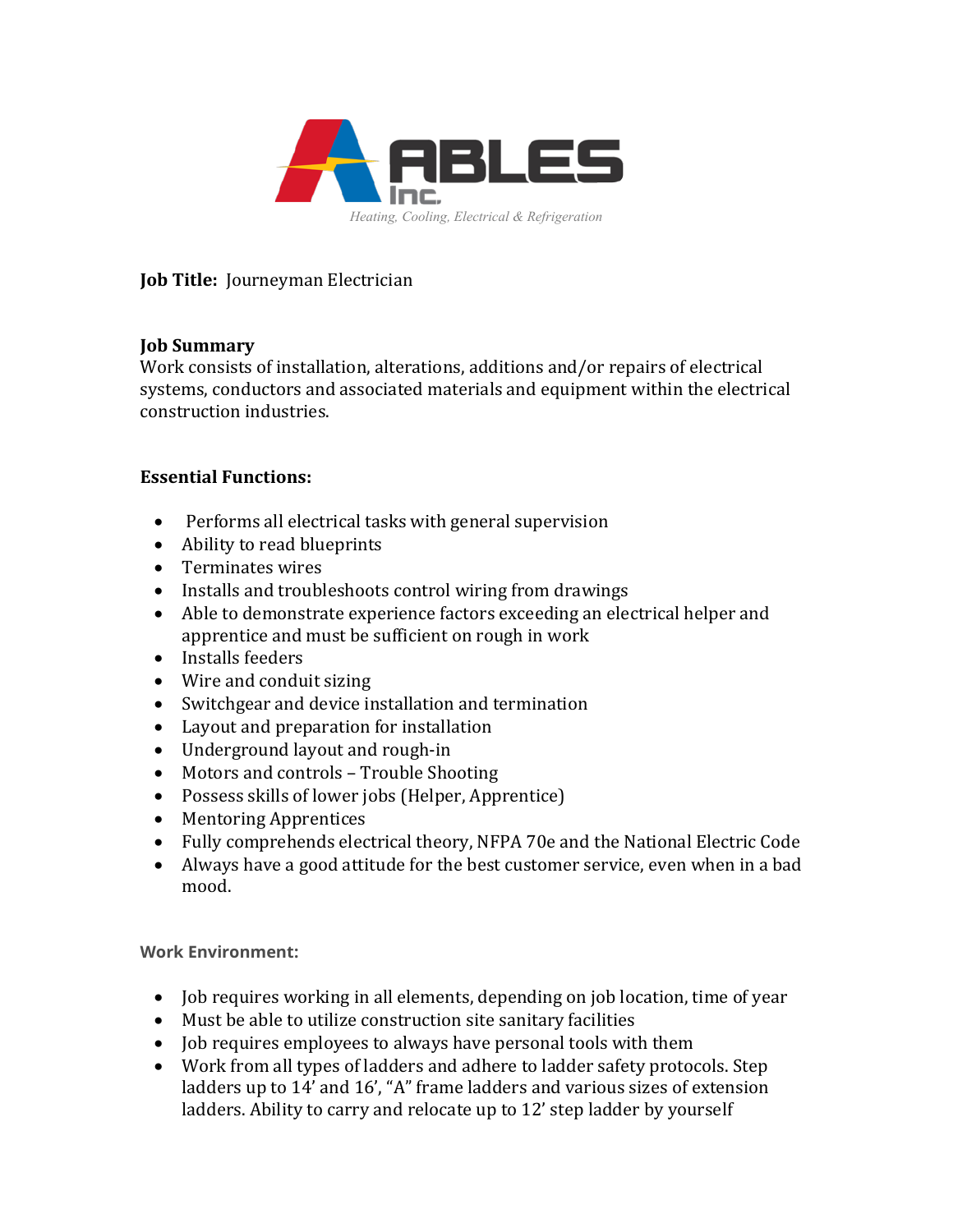- Perform work at various heights (up to 90') from ladders, scaffolds, aerial lifts, cat walks or other areas
- Work in restricted areas (switchgear room, manholes, utility tunnels, crawl spaces, attics)
- Wear personal protective equipment, PPE (hard hat, work boots, safety glasses, gloves) respirator when required
- Job requires repetitive use of arms, hands, and fingers
- Able to work 8 hours per day, 40 hours per week, overtime as required and night shifts

## **Physical Demands:**

Must be able to bend, stoop, squat, crawl, climb, kneel, balance, push, pull, and reach overhead

- Must be able to lift up to 51 pounds
- Constantly moving feet
- Climb (ladders all types)
- Ability to work from heights
- Complete overhead work, full day assignments
- Transition from employee parking area or street into construction work areas and to gain access to all levels of building, even if they only availability of access is by OSHA approved site construction ladder or stairs still under construction but acceptable for use
- Possess good vision (normal or corrected)
- Exposure to all elements inside and out
- Secure tools and materials from storage areas to complete assigned task

# **Benefits:**

Health, Dental & Vision Insurance

- Generous 401K Match
- Life, Disability & Accident Insurance
- Paid Holidays
- Paid Vacation Days
- Paid Sick/Personnel Time
- Tool Purchase Program
- Company Outings
- Annual Bonuses
- Apprentice Program
- Referral Bonus